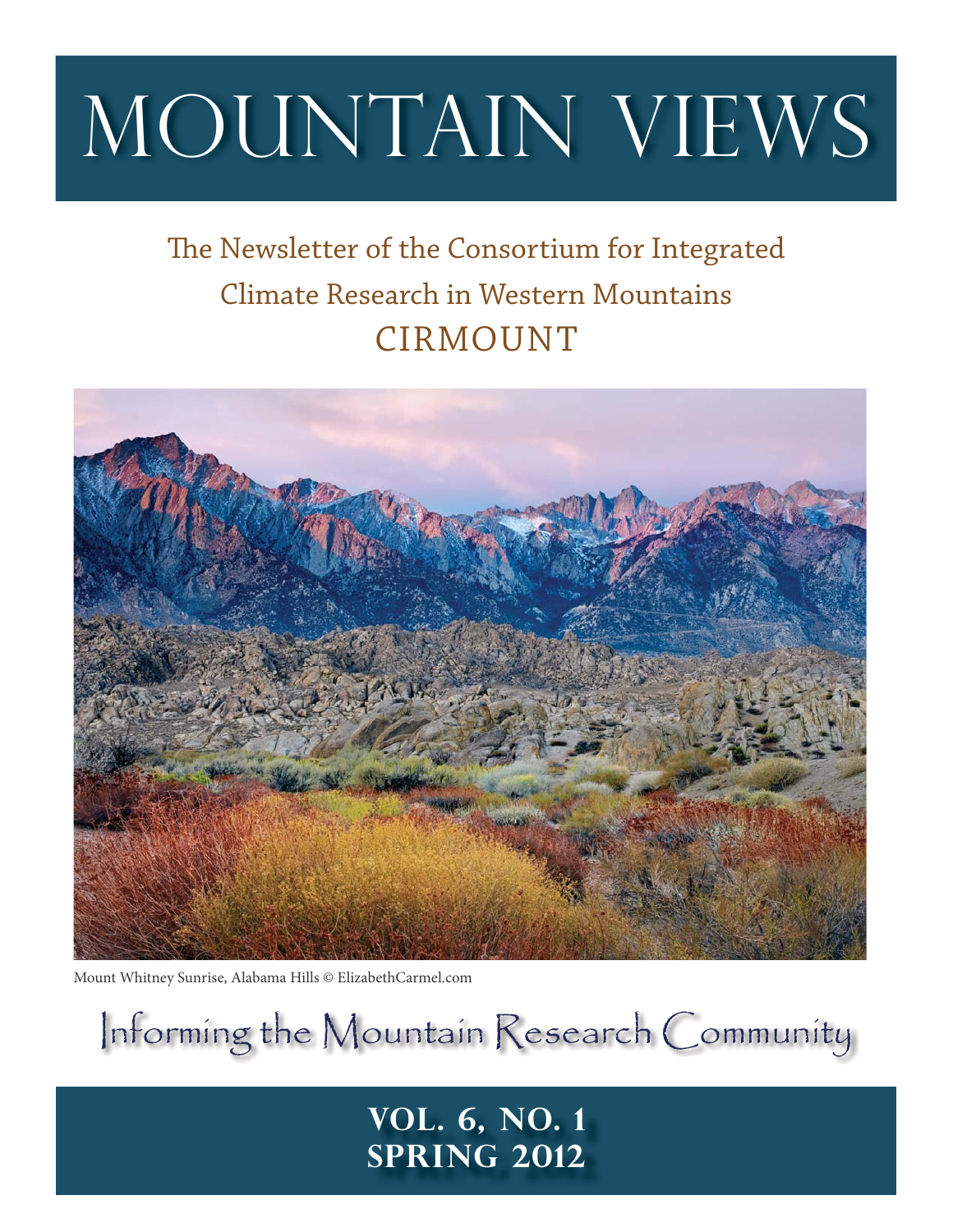## **How Large (in the scheme of things) are Precipitation Extremes in California's Mountains?**

F. M. Ralph<sup>1</sup> and M. D. Dettinger<sup>2</sup> 1 NOAA/ESRL, Physical Sciences Division, Boulder, Colorado 2 U.S. Geological Survey, Scripps Institution of Oceanography, La Jolla, California

Extreme precipitation events frequently batter the mountains of the Western US, fueled by a variety of large-scale meteorological processes and enhanced (relative to surrounding lowlands) by the orographic uplift that occurs when storms blow up and over the mountainous terrains. The bigger storms can result in landslides and erosion, thick disabling snowpacks, and widespread flooding in both the mountain reaches and down below, and so such storms are high on our lists of dangerous extremes. In a recently accepted article for the Map Room section of the Bulletin of the American Meteorological Society (Ralph and Dettinger, in press), we used the major winter storm of mid December 2010 as a reason to explore the question: Are our biggest western storms really as big, or bigger, than storms elsewhere in the country?

To answer this question in the most straightforward possible way, we analyzed historical precipitation records from thousands of long-term weather stations across the US, and defined a very simple categorization of 3-day precipitation totals that allows direct comparison and characterization of the largest recorded events at each station, in absolute terms. The categorization of any given precipitation event at any given station is simply based on whether the 3-day precipitation total was greater than 200 mm of (rainfall category, R-Cat, 1), greater than 300 mm (R-Cat 2), greater than 400 mm (R-Cat 3), and so on. Three-day totals were used because many of the most damaging storm impacts require sustained rains to really get rolling. Also, when we did the analyses with 2-day totals the numbers of extremes being categorized fell by about half and when we did them with 4-day totals, we found that the fourth day contributed, on average, less than 5% of the storm totals anyway.

Historical patterns of extreme-precipitation reports as labeled by these R-Cats showed, first, that the most extreme precipitation events historically have been concentrated in near-coastal states (Fig. 1). While R-Cat 1 and 2 site events have occurred in most states, the clear majority of R-Cat 3 and 4 site events have been in California, Texas, and in the southeastern states. In the West, those R-Cat 3 and R-Cat 4 events are also clearly restricted to the Coastal Ranges and western Sierra Nevada of California. Not surprisingly, those extreme events were from winter storms (inset to Fig. 1), and usually they are orographically enhanced

storms. In order to understand the storm mechanisms more broadly, we identified storm "episodes" categorized by the largest R-Cat value achieved anywhere west, or east, of 105ºW in each 3-day period. Evaluation of meteorological conditions during R-Cat episodes showed that, during all 17 episodes that met or exceeded the R-Cat 2 threshold from 1997-2005 and during 44 of 48 R-Cat 3 and 4 episodes from 1950-2008, an atmospheric river (Ralph and Dettinger, 2011) was making landfall on the west coast. Atmospheric rivers (ARs) are long, narrow zones within extratropical cyclones that contain large quantities of water vapor and strong winds, and are responsible for  $> 90\%$  of all atmospheric water vapor transport in midlatitudes (Zhu and Newell, 1998). They are 1000s of km long and, on average, only 400 km wide (Ralph et al. 2004), with 75% of the water vapor transport occurring below 2.25 km altitude (Ralph et al. 2005a). ARs produce extreme precipitation because they transport such large and sustained quantities of water vapor (typically about 10 Mississippi River's worth, lasting from hours to a few days) and because they set up almost ideal conditions for producing heavy orographic rains and flooding when they encounter mountains (Ralph and Dettinger 2011, Neiman et al. 2011, and references therein). In contrast, the only other comparable historical precipitation maxima above R-Cat 3 thresholds in the US—those in Texas and the southeast—were summertime events, arising from tropical storms and hurricanes (roughly half of the events) and other mechanisms like Mesoscale Convective Systems.

Thus, 3-day precipitation extremes associated with landfalling ARs in the Coastal Ranges and Sierra Nevada of California have historically been heavier than extreme storms anywhere else in the country outside the southeast US, and they are comparable with even those often-hurricane-fueled storms. And, yes, the big storm of 17-22 December 2010 was in this league, producing more than 670 mm (26 inches) of precipitation in the San Bernadino Mountains of southern California and 3-5 m (10-15 ft) of snowpack in the southern Sierra Nevada. The storm also penetrated far into the intermontane west, dumping 432 mm (17.0 inches), causing serious flooding, in the mountains of southern Utah over 5 days between 18-23 December. In terms of 3-day precipitation totals, it reached R-Cat 3 levels in southern California and R-Cat 2 levels in Utah!